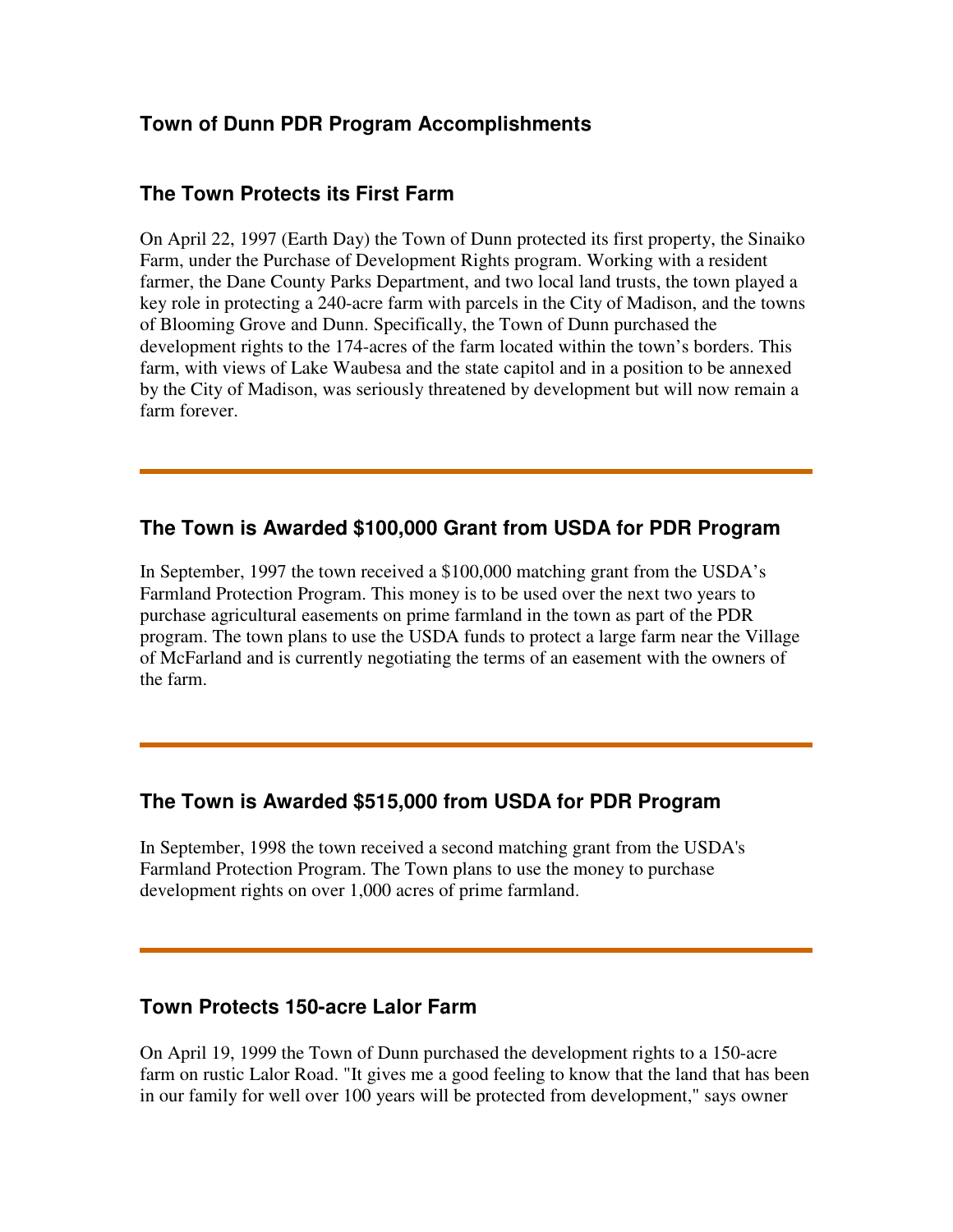Margaret Lalor.

Thanks to the work of many partners and grant money from the United States Department of Agriculture Natural Resources Conservation Service (NRCS) 150 acres of woods, wetlands and rich farmland only 15 minutes from the State Capitol will remain a farm forever. The development rights will be separated from the farm and held in perpetuity by the Town of Dunn along with a co-holder organization, the Dane County Natural Heritage Foundation. The Foundation is a small, local, private non-profit land trust that has been protecting lands in Dane County for over 15 years.

"We are pleased to help the Town of Dunn preserve its agricultural community," said Pat Leavenworth, NRCS State Conservationist. "This land is prime farmland, and without development pressure, will continue to be productive for the future."

# **Town Protects 198-acre Jacob Farm**

On August 25, 1999 the Town of Dunn purchased the development rights to a 198-acre farm on County Highway MN just outside the Village of McFarland. "The Jacob Farm has prime farmland, three registered Indian Mounds and important wetlands that are now protected from development," said Renee Lauber, the Town of Dunn's Land Use Coordinator. The farm's development rights have been separated from the farm and will be held in perpetuity by the Town of Dunn along with a co-holder organization, the Dane County Natural Heritage Foundation. "Grant money from the United States Department of Agriculture Natural Resources Conservation Service (NRCS) made this deal possible," said Lauber.

# **DNR and Town Protect 67.2-acre Manson Farm**

On September 15, 1999 the Wisconsin Department of Natural Resources (DNR) and Town of Dunn purchased the development rights to the 67.2-acre Manson Farm adjacent to Hook Lake. The Farm is in the DNR's Hook Lake - Grass Lake Natural Area Project Boundary. It has approximately 1,400 feet of lake frontage, prime farmland, and a registered Indian Mound. "The Town facilitated the deal and will co-hold the conservation easement," said Renee Lauber, Town of Dunn Land Use Coordinator, "but the DNR, with partial grant money from the United States Department of Agriculture Natural Resources Conservation Service, funded the purchase and made the protection of this farm a reality."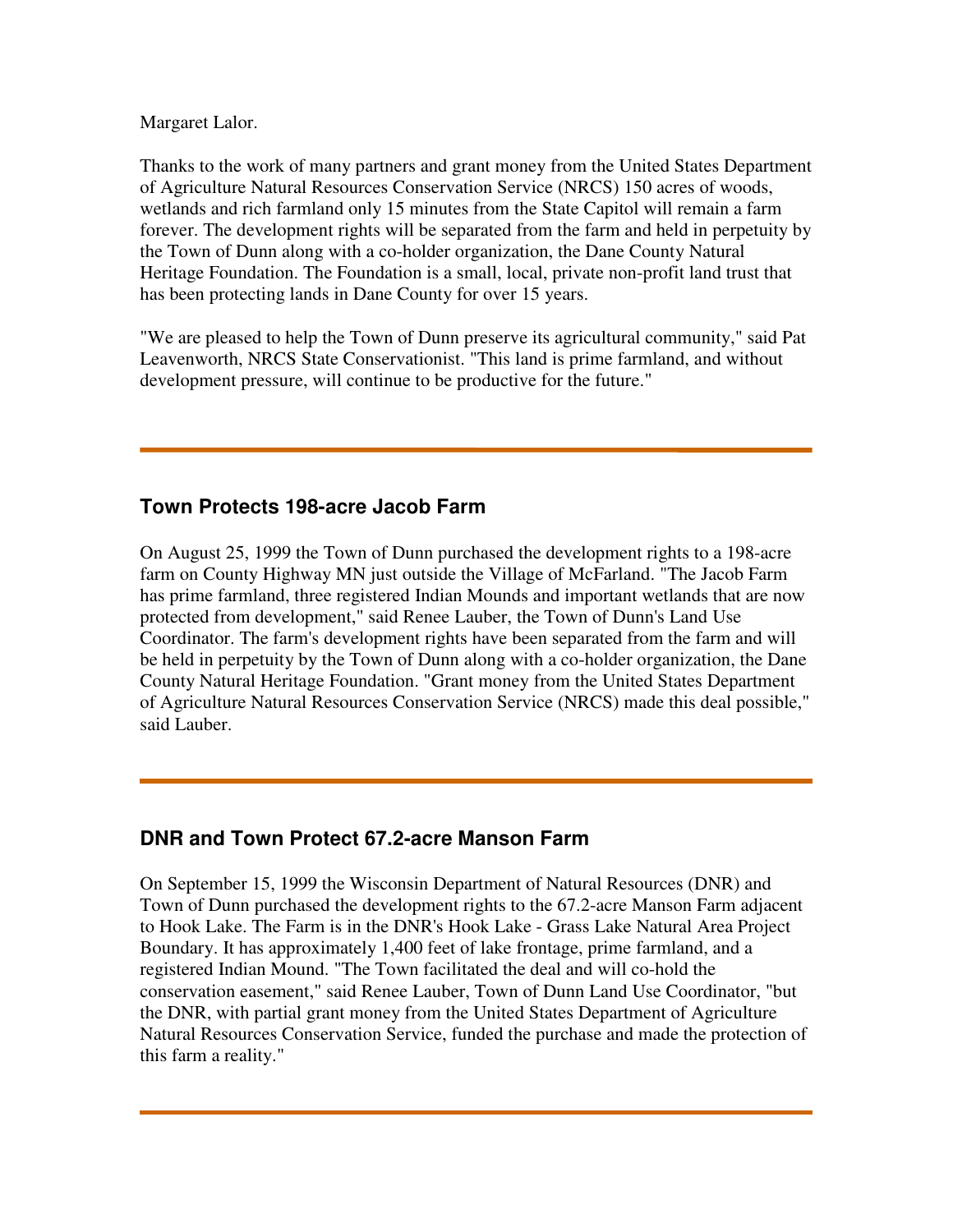## **DNR and Town Protect Second Farm**

October 1999 - The Department of Natural Resources (DNR) and Town of Dunn have purchased a conservation easement on the 40-acre Molloy Farm on rustic Lalor Road. The easement acquisition is the result of a unique partnership between the DNR, USDA Natural Resources Conservation Service (NRCS) Farmland Protection Program and the Town of Dunn's Purchase of Development Rights program. The Town of Dunn was instrumental in helping to secure the land option and paid for the necessary survey of the property. The Town is a co-holder of the easement for inspection and enforcement purposes. The property is in the Lake Waubesa Fishery Area, established by the DNR in 1969. The Fishery Area is located about two miles south of Madison in an area that is highly desirable for residential development. Purchase of this easement will protect the property from further development and help protect Lake Waubesa, and the DNR's South Lake Waubesa Natural Area which is adjacent to the Fishery Area. The NRCS program will reimburse the DNR for half of the purchase price of the easement.

The area within and surrounding the Molloy Property has been also recognized as an important resource area by The Nature Conservancy, Town of Dunn and the American Farmland Trust which all hold land ownership or easement rights protecting over 700 acres of land. The South Waubesa Wetlands are at the center of this area. This wetland, which borders Lake Waubesa is one of the highest quality and most diverse wetlands remaining in southern Wisconsin. The complex of fen, sedge meadow, and shrub-carr communities are underlain by deep peat deposits (up to 95 feet deep) and fed by numerous springs of excellent water quality. The unusual hydrologic system of the area allows an unusual diversity of species and abundance within the fen and sedge communities. Micro-communities include the deep spring cones lined with filamentous algae and purple-colored bacteria, submerged aquatics in springs and streams, quaking sedge-forb mats overlying spring sources, and occasional calcareous fens. Least and American bitterns, marsh and sedge wrens, black terns and willow flycatchers are among the more uncommon birds found in the area. The state-threatened Blandings turtle is found in the wetland and adjoining lands.

The 40-acre Molloy property includes some wooded upland but is primarily cropland. The cropland has been under CRP and was planted to prairie. The property is very aesthetically pleasing, with high rolling hills and a view of Lake Waubesa. The conservation easement will protect water quality and the property from further development or other incompatible land uses. The easement will allow the cropland portion of the property to continue in agricultural use, but the owners intend for now to continue restoration of the prairie. The land must be managed according to a Farm Plan that sets up a sound land use and conservation plan for the farm. Should the land be converted back to farmland, the owners would need to use agricultural practices that are consistent with the plan.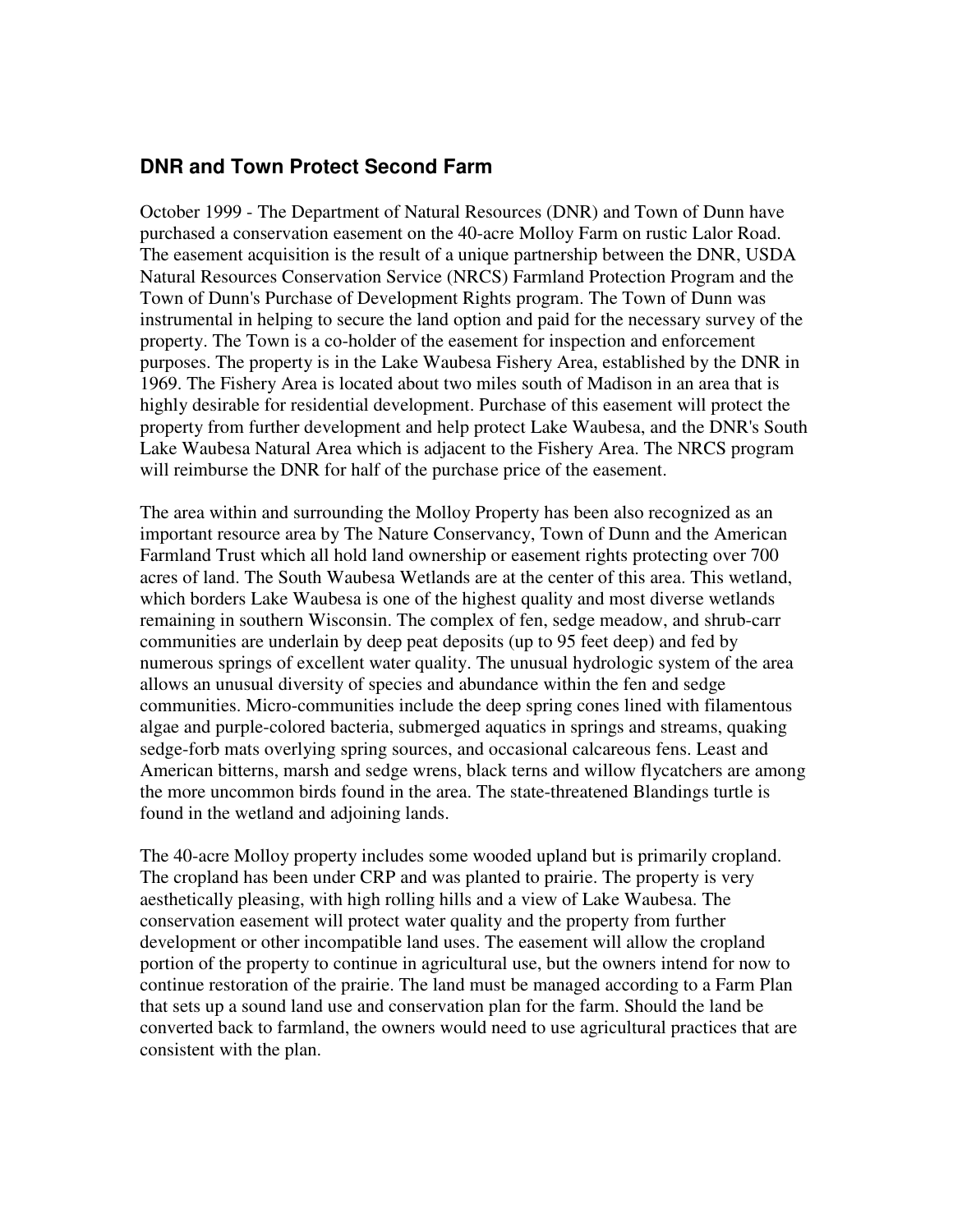### **Town Receives National Award for PDR Program**

April 2000 - Town receives Renew America award. Photos and award information.

## **\$2.4 Million Bonding Initiative Approved**

April 2000 - At the April Annual Town Meeting, town electors approved a \$2.4 million bonding initiative to increase PDR program funding. Town Chair, Ed Minihan, points out, "This was done without increasing taxes. The town is using the current PDR tax (50 cents per \$1,000 equalized valuation approved in a 1996 town referendum) to make payments on a 20-year bond. This gives us cash now and takes advantage of the time value of money. The infusion of funds will help us permanently protect the town's farmland and open spaces," adds Minihan.

## **Year 2000 Accomplishments**

The Town of Dunn protected over 365 acres of land in the year 2000. Farms protected through the PDR Program in 2000 are Carroll and Lorraine Hawkinson's 80-acre farm on Rutland-Dunn Townline Road; over fifty-one acres of the Wick Farm at the corner of Lake Farm and Alma Roads; and 234 acres of the Gustrowsky Dairy Farm on County Road B.

### **Year 2001 Accomplishments**

August-September 2001. The Town of Dunn protected over 725 acres of land (three farms) this summer. Farms protected are the 256-acre Ace Dairy Farm, the 145-acre Bruce Horse Farm and the 324-acre Kramper Farm along Hwy 51. The town received  $$704,462$  in grants for these purchases - 55% of the purchase cost (\$1,282,800) of the 3 farms. The town used \$256,917 of its USDA-NRCS Farmland Protection Program Grant on these purchases. In addition, the town received \$235,200 from a Wisconsin Department of Natural Resources - Stewardship Grant and \$212,344 from a Dane County Conservation Fund Grant.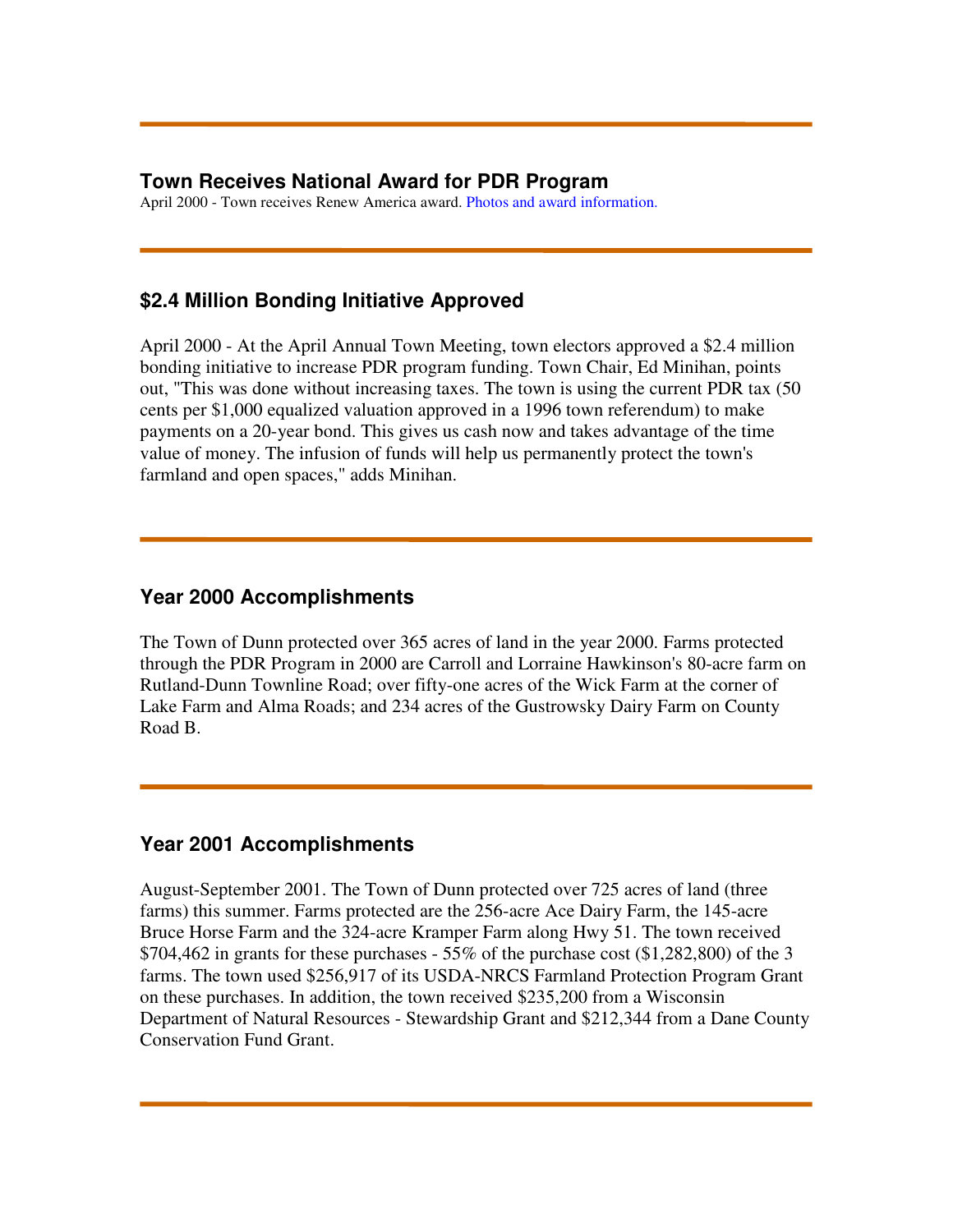# **PDR Program Marks 5 Years of Success**

*Beth Hastings, Land Trust Commission Chair Article from Town of Dunn Newsletter, November 2001*

Over eight years ago, a group of Dunn residents got together to discuss ways to permanently protect the town's open space and farmland. Their efforts resulted in the town's creation of a Purchase of Development Rights (PDR) program in 1996. The town of Dunn now boasts over 1,700 acres of permanently protected farmland and open space. This land protection has been accomplished by buying "development rights" from willing landowners. Often compared with mineral rights, development rights are a landowner's rights to develop his or her property. Like mineral rights, development rights can be separated from the land itself. When the town purchases development rights to a piece of property, it buys only the right to develop that land. The landowner retains all other rights and responsibilities associated with being a landowner.

The sale of development rights is recorded as an easement attached to the property deed. The easement stays with the deed, even if the land is sold or passed on through inheritance, thereby assuring that development will not occur on that particular property. The landowner is compensated for the value of the development rights, which is the difference between the land's fair market value and its agricultural or open space value.

#### **Wise use of your tax dollars**

When the PDR program was created in 1996, town residents voted for a property tax increase to fund the program. The tax increase raised the mill rate by \$.50 per \$1,000 equalized valuation, which increased the tax on a \$100,000 home by \$50. The town has used these funds to purchase development rights from 11 landowners and protect over 1,700 acres of land. The town has accomplished this in partnership with several land protection organizations including the Wisconsin Department of Natural Resources, US Department of Agriculture, Dane County Parks, and Dane County Natural Heritage Foundation.

These partnerships have enabled the town to bring in a significant amount of grant dollars and offset the town's cost of buying development rights. So far, grant funds have enabled the town to more than double every tax dollar. On average, this means that each time the town has purchased development rights to a property only 48% of the cost of the purchase has come from town PDR tax dollars.

| # of       | Acres Protected | Price of           | <b>Total Grants</b> | Percent of  |
|------------|-----------------|--------------------|---------------------|-------------|
| Properties | from Grants     | Development Rights | Received            | Expenditure |
|            |                 |                    |                     |             |
| 11         | 1.719.20        | \$2,861,602.00     | \$1,486,657.00      | 52%         |

**Program Financing**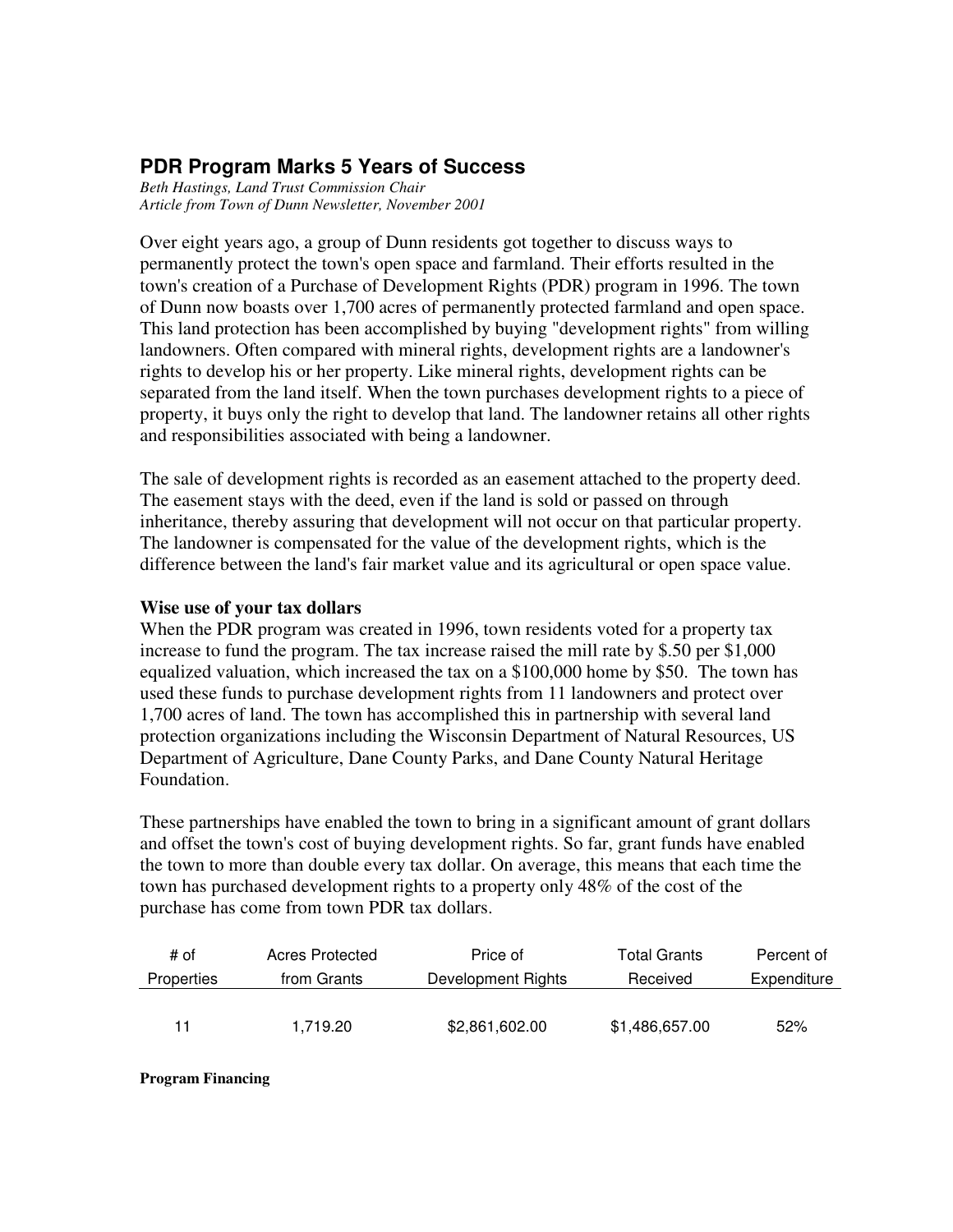The town has been able to leverage these large grants because of a bond approved last April at the 2000 Annual Town Meeting. This \$2.4 million bond gives the PDR program up front cash and program funding and has enabled us to apply for and receive federal, state and county grants. This bonding was done without increasing the PDR tax. The town uses the current yearly PDR tax income to make payments on the 20-year bond. This gives the PDR program necessary up front cash and takes advantage of the time value of money. As we look forward to our sixth year of the PDR program, we are working from a list of 26 applicants who are interested in selling their development rights to the town. The applicants represent 1,760 acres of land in Dunn. We hope to purchase the development rights to 5 more farms this year and continue to use your money wisely to protect agricultural and open land in our town.

### **September 2002 - Town of Dunn Receives 3rd USDA Farmland Protection Grant**

The town of Dunn, Dane County, WI will receive \$851,850 in a cost sharing grant from the USDA Natural Resources Conservation Service (NRCS). The money will be used over the next two years to purchase agricultural easements on prime farmland in the town as part of the town's Purchase of Development Rights (PDR) program.

The grant is being awarded to the town of Dunn as part of the USDA's Farmland Protection Program. This program, created in the 1996 Farm Bill, helps relieve some of the development and financial pressure farmers are under, according to Pat Leavenworth, State Conservationist for the USDA-NRCS in Wisconsin.

"The USDA's Farmland Protection Program has been very supportive of our program in the past. I want to thank them for continuing to make money available to local governments," says Ed Minihan, Town Chair. To date the town has protected 12 farms (over 1,763 acres). "We currently have a waiting list of 29 landowners interested in selling their development right," says Renée Lauber, the town's Land Use Coordinator. NRCS received over \$1.6 million for Farmland Protection in 2002. These funds will be used to help keep 1,620 acres on 13 farms permanently in agriculture. The Town of Dunn, as well as Dane, Jefferson, Columbia and Pierce Counties were successful in obtaining these funds.

### **November 2003 - Purchase of Development Rights Program Year End Summary**

*Beth Hastings, Land Trust Commission Chair Newsletter Article, Fall 2003*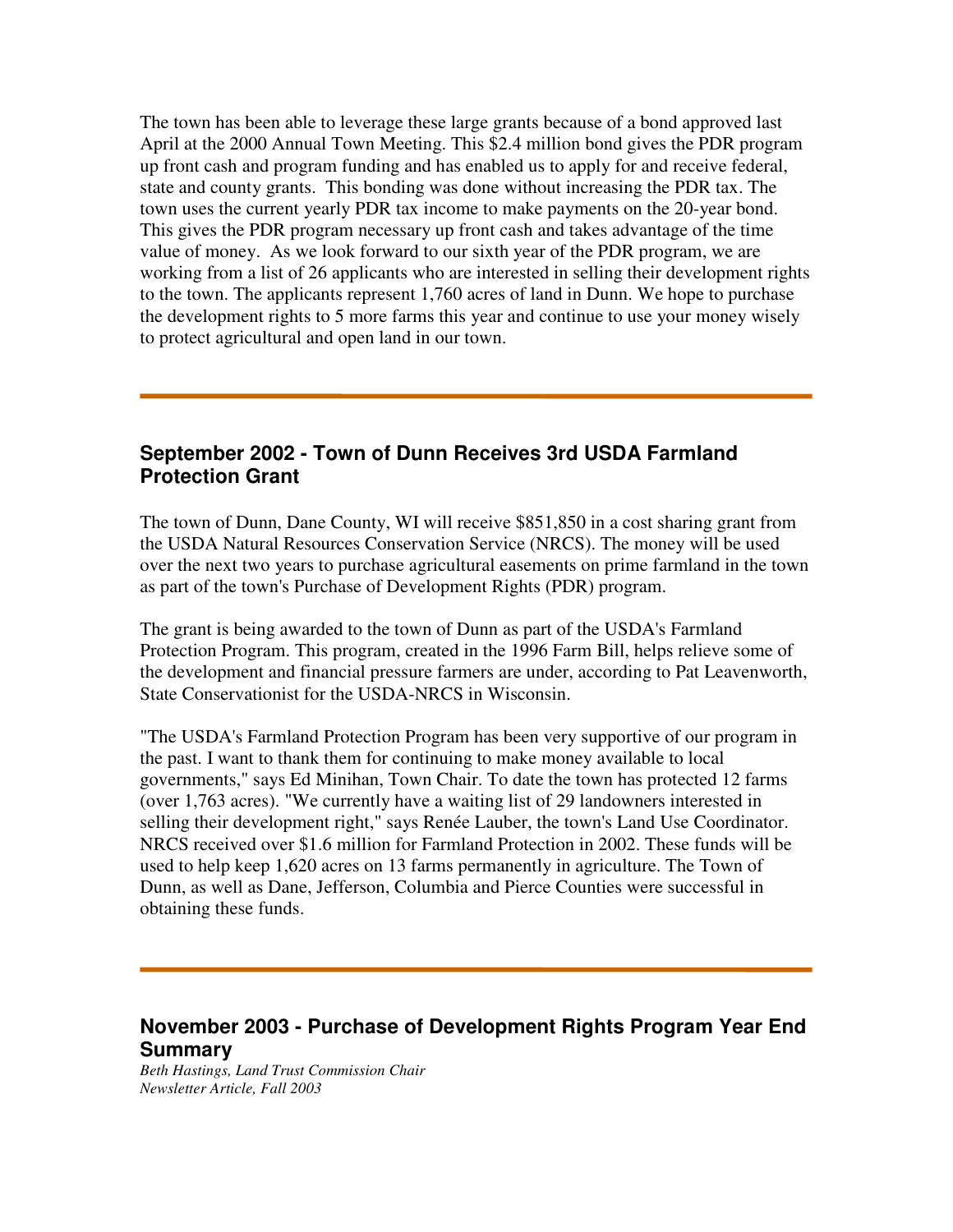This has been another good year for the Town's Purchase of Development Rights Program. We continue to move forward with our plans to preserve as much farmland and open space in the Town of Dunn as we can.

We closed on two farms this past year, adding another 172 acres to the protected land in the Town of Dunn. These purchases were the 105 acre Nelson farm on Hawkinson Road and the 65 acre Graber property along the Yahara River. Both of these transactions are good examples of our plan to make the best use of our limited PDR funds by using grants and partnering with other agencies. We facilitated the Nelson purchase, but all the funding came from the Department of Natural Resources and the USDA-Natural Resources Conservation Service. For the Graber deal, we partnered with the USDANRCS and Dane County. The owner also gave us a 15% discount on the appraised price. The grants covered 55.7% of the purchase price. The town paid the rest out of the PDR fund, which is the revenue for the program that comes from your tax dollars. Through the good work of Renee Lauber, the Town's Land Use Manager, the PDR program was awarded another matching grant from the USDA-NRCS Farm and Ranchlands Protection Program. The 2003 grant is for \$319,250. This is our 5th grant from them!

We are currently working with four landowners to purchase their farms' development rights and have ambitious plans for next year. The Land Trust Commission would like to close on the four purchases that we are currently working on plus an additional four. That would be eight total purchases of development rights for next year. As always, the meetings for town residents to approve PDR deals will be posted at the Town Hall, announced on our web page, and when possible in the town newsletter.

Even though our program is now seven years old and quite well established, we are finding that there are always new policy and program issues to address. This year we have discussed and created policies on lot line adjustments and easement donations, continued to review and refine the application ranking criteria, and reviewed property appraisals. Reviewing appraisals is an important part of our process for purchasing development rights. Before we can begin to discuss buying development rights with a landowner, the Commission must decide if it will accept an appraisal: does the value seem high, low, consistent with others; are the comparable properties appropriate, etc.

We have also begun a yearly reporting process on grant activity, completed PDR transactions and easement monitoring (going out to the property and verifying that the landowner is complying with the conditions listed in the conservation easement). The Commission also completed a Memorandum of Understanding with the Natural Heritage Land Trust that outlines our relationship with them along with our mutual responsibilities. The Natural Heritage Land Trust is a co-holder of the easements that are placed on each piece of land whose development rights the Town purchases.

We have been doing some strategic planning, as well. As we continue to increase the amount of preserved farms and open space, the Commission periodically reviews our vision and goals for the program to determine if they still meet current needs. For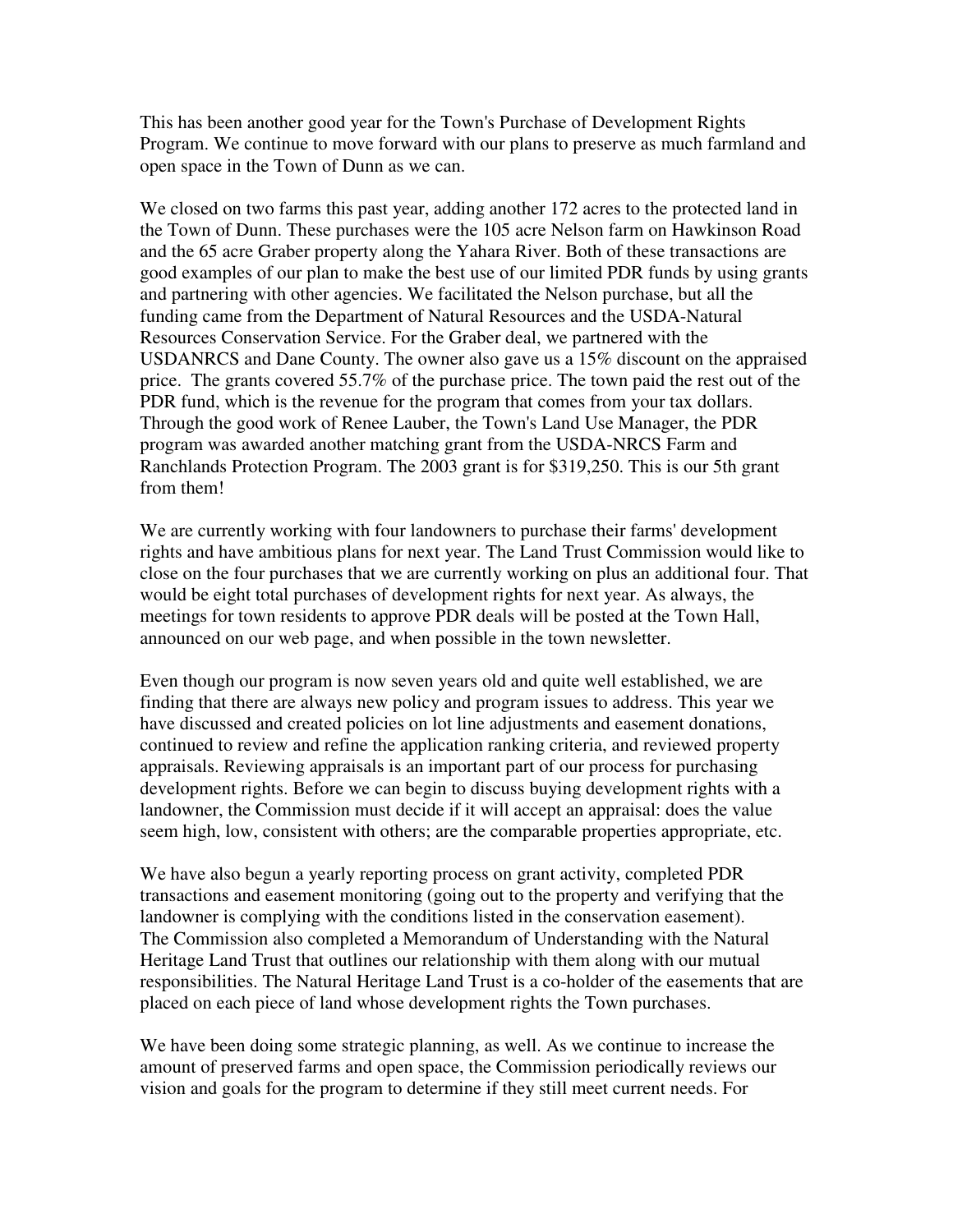instance, we look at where development pressure is coming from and decide if we should focus our efforts on purchasing development rights on properties that are close to the areas being developed. We have been very aware of McFarland's interest in some of the land on the village's southern border.

The Town of Dunn has a nationally known PDR program. Our Commissioners are enthusiastic and eager to continue its success. I am proud to be a part of such a wonderful concept and really enjoying helping to make it work.

### **2005 Accomplishments**

*Newspaper Article, Spring 2005*

### **JMS Farms**

JMS Farms owns 166-acres of land in the northwestern corner of the town of Dunn (land formerly owned by H&S Corporation). Approximately 130 acres are rented to a local farmer. The entire property is currently zoned A-1 Exclusive Agriculture and contains excellent soils for farming and a significant size woodlot. The property is under development pressure because of its proximity to the Cities of Fitchburg and Madison and views of the State Capitol and Lake Waubesa.

The town has negotiated a deal that would restrict non-agricultural development on 162 acres. Two clustered single-family lots would be created on Goodland Park Road.

The property's development rights were appraised at \$640,000. The landowner has agreed to sell for \$630,000 (a \$10,000 discount sale). An United States Department of Agriculture (USDA)-Farm and Ranch Land Protection Program (FRPP) Grant would cover \$320,000 of the acquisition cost. The additional \$310,000 would come out of the town's PDR program budget.

### **Schneider Farm – West**

The Schneider family owns 106-acres of farmland on the west side of Hawkinson Road. This land has been in the Schneider Family for over 100 years. There is a farm house and out buildings on Schneider Drive. The entire property is zoned A-1 Exclusive Agriculture with about 85 acres rented to a local farmer.

The town has negotiated a deal that would allow continued use of the farm house and restrict all other nonagricultural development of the property.

The farm's development rights were appraised at \$275,600. An USDA-FRPP Grant would cover 50% of the purchase price. The remaining \$137,800 would come out of the town's PDR budget.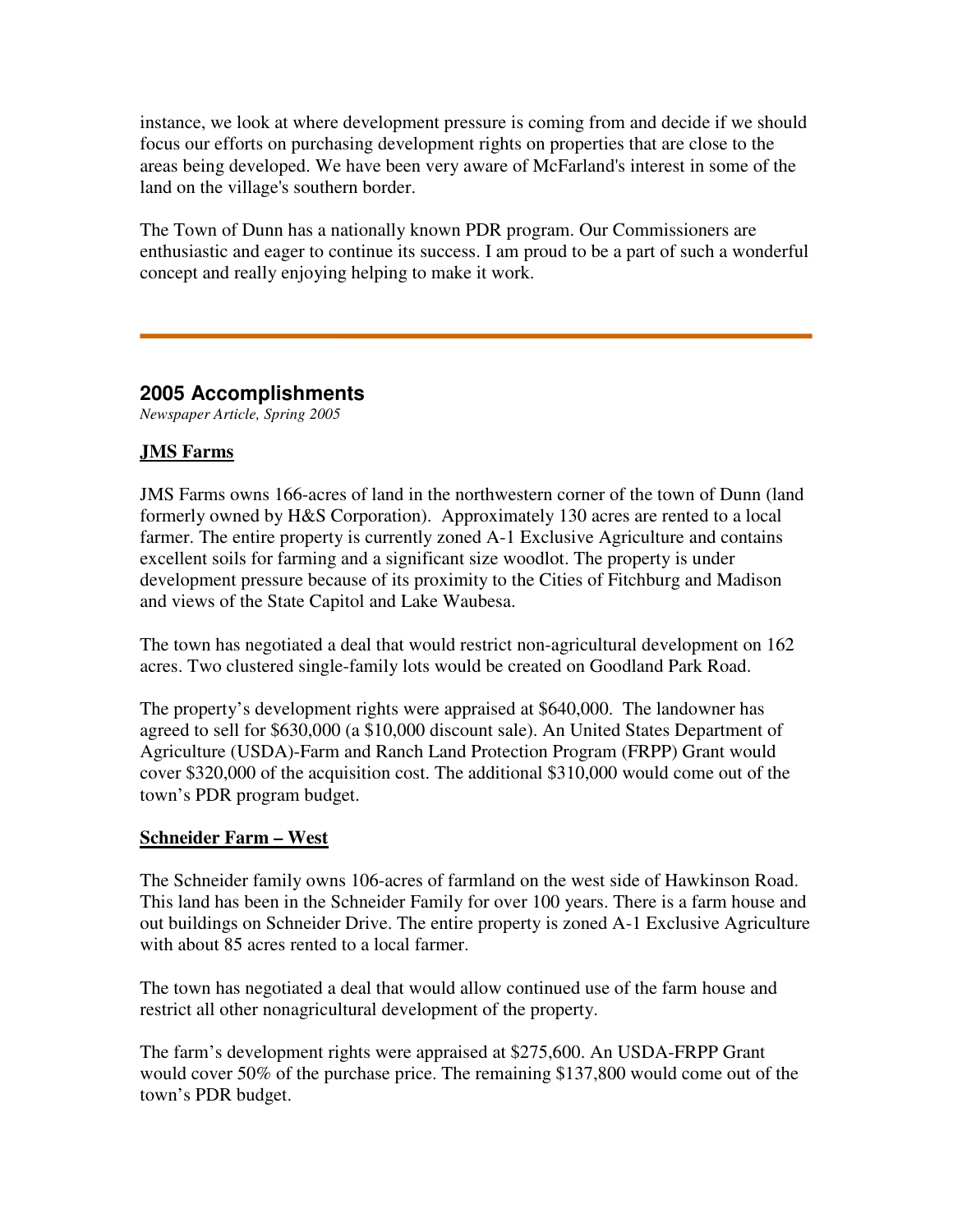#### **Schneider Farm – East**

The Schneider family also owns this 60-acre parcel. There are no buildings on the property. The property is zoned A-1 Exclusive Agriculture and is rented to a local farmer.

The town has negotiated a deal that would allow one new single-family residence on the property. All other nonagricultural uses would be restricted.

The farms' development rights were appraised at \$130,000. An USDA-FRPP Grant would cover 50% of the purchase price. The remaining \$65,000 would come out of the town's PDR budget.

### **2006 Accomplishments**

The town protected two farms in 2006. Working with Dane County Parks, the town purchased the development rights on the 68-acre Everson Farm on Dyreson Road. This farm abuts Dane County Park lands. Future county plans include the Lower Yahara River Bike and Pedestrian Trail crossing the property. The town also protected the 93 acre Outhouse Farm on Schneider Drive. This farm is adjacent to several other conservation easements on County Road B. The purchase of development rights on this property creates an 800-acre block of permanently protected farmland.

### **2007 Marks the 10 Year Anniversary of PDR**

*From Spring 2007 Newsletter*

The Purchase of Development Rights program in the Town of Dunn is now ten years old! Unique at inception because no other town in Wisconsin had such a program, Dunn's PDR program continues to be recognized as a national leader in preserving farmland and open space. As we begin our eleventh year, we have many accomplishments to look back on and some interesting new challenges to look forward to.

The Land Trust Commission, which administers the Purchase of Development Rights (PDR) program, held its first meeting in January 1997. The commissioners were immediately presented with a PDR opportunity that needed to be completed practically before we had time to put together the policies and processes we needed to get the PDR program going. The Sinaiko purchase was probably the most complicated deal the Land Trust Commission has ever done, involving the Town, Dane County, a local land trust and two local landowners.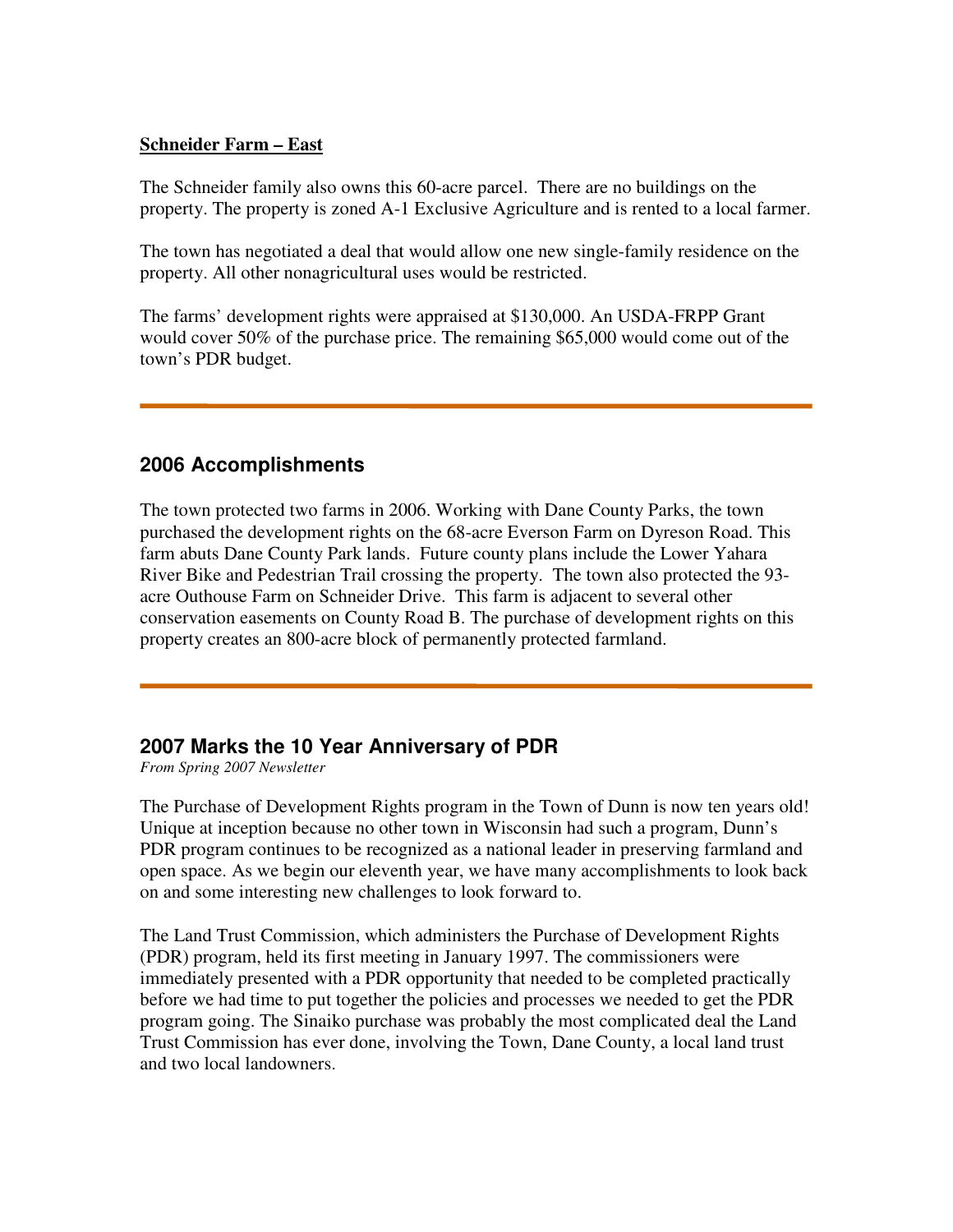Since that first purchase of development rights, the PDR program has steadily moved forward, working with Town of Dunn citizens, the USDA, Dane County and the DNR to preserve 2,662 acres of farmland and open space in 21 properties in the Town.

By giving farmers and other property owners the ability to retain ownership of their land while receiving some monetary value, the PDR program provides benefits to the landowner, all town residents and others who enjoy having rural space near a city like Madison. The initial set of landowners who applied to have the development rights on their land purchased by the town were particularly interested in participating in an opportunity to preserve land in the town. Then, as the program grew and became better understood, other landowners were attracted by the idea that they could realize some value from their land and still continue to own it.

In the past year or so, we have begun to feel significant development pressure from other localities bordering the town. This pressure is leading the Land Trust Commissioners to reexamine the direction of the PDR program. As most Dunn residents know, McFarland, Fitchburg, Stoughton and Oregon all have growth plans that will have some impact on the town of Dunn. Wal-Mart, North East Neighborhood, Oregon business park. These are all development efforts that are expected to be under consideration over the next few years.

The Land Trust Commission is looking at ways that the PDR program can help protect the town from this development pressure. We will be considering what proactive steps we can take to use the town's funds in the best way possible to preserve the things that make Dunn such a wonderful place to live.

# **2007 Accomplishments**

2007 was good year for the Town's PDR Program. We closed on two farms, adding another 160 ½ acres to the protected land in the Town of Dunn. The town partnered with the United States Department of Agriculture-Natural Resources Conservation Service (USDA-NRCS), and the Natural Heritage Land Trust (NHLT) to purchase the development rights on the 67.5 acre Everson farm. The farm is on rustic Dyreson Road adjacent to land owned by Dane County Parks. After the development rights were secured, Dane County bought the farm and hopes to someday extend the Lower Yahara River Bike Path through the property. The town also partnered with the USDA-NRCS and NHLT on the 93 acre Outhouse property along Schneider Drive and County Road B. The farm is adjacent to several other farms protected through the town's program on County Road B. Altogether, they create a swath of permanently preserved farmland covering 800 acres of land that will always be available for farming. Since the PDR program started in 1997, the town has protected 23 farms totaling 2,823 acres of land